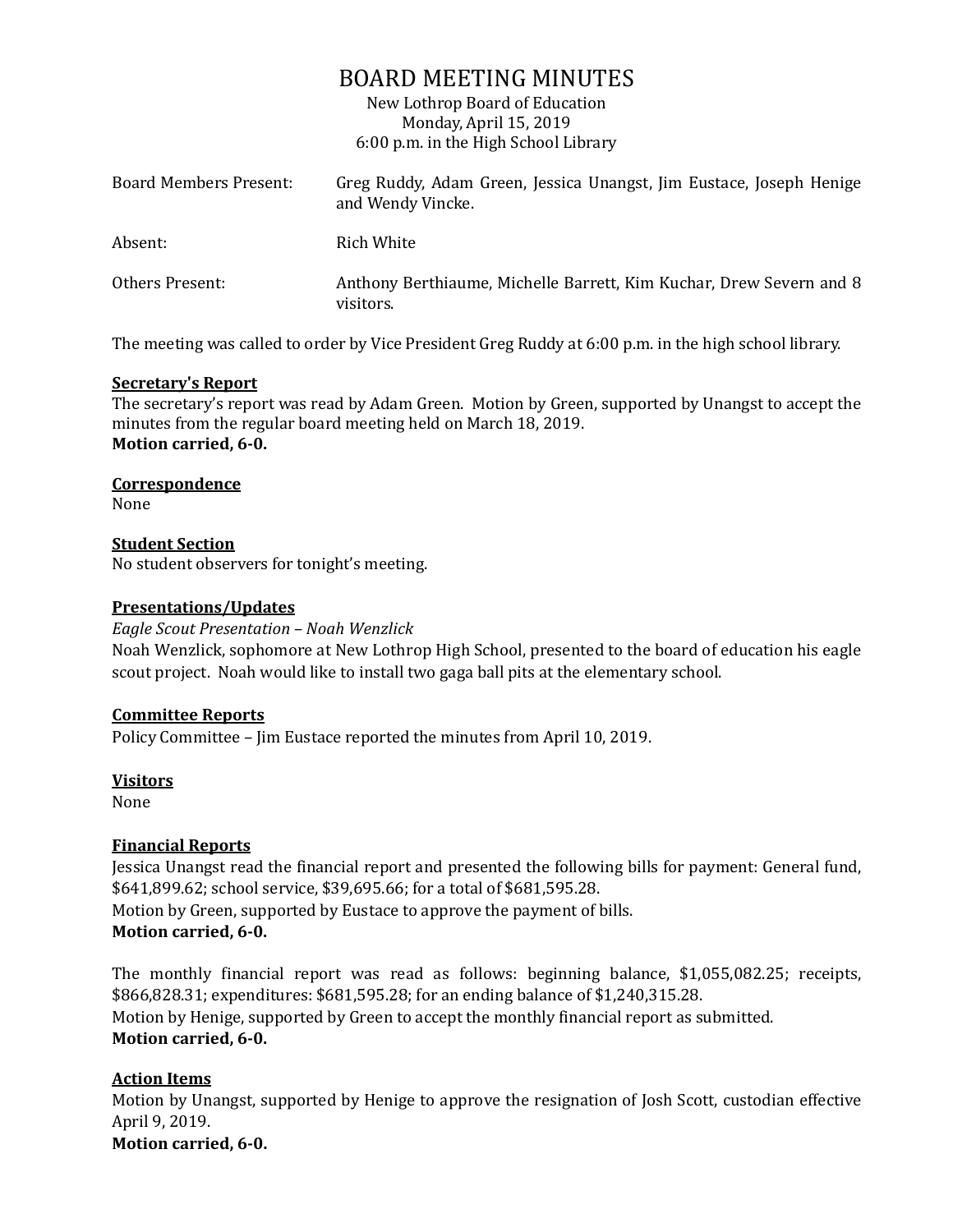Motion by Eustace, supported by Vincke to approve the resignation of Bruce Bradley, custodian effective June 26, 2019.

# **Motion carried, 6-0.**

Motion by Unangst, supported by Henige to approve the resignation of Angie Elgie, bus driver effective August 16, 2019.

# **Motion carried, 6-0.**

Motion by Henige, supported by Green to approve the Designation of Representative Resolution for the proposed general fund operating budget of the Shiawassee R.E.S.D. for the 2019-2020 school year, as presented.

# **Motion carried, 6-0.**

Motion by Unangst, supported by Eustace to approve Jr. High Bowling as a club sport. **Motion carried, 6-0.**

Motion by Henige, supported by Vincke to approve the second reading of the February, 2019 NEOLA policy updates (new, revised, replacement) and guidelines as presented. **Motion carried, 6-0.**

# **District Updates**

#### *Athletics – Drew Severn*

Mr. Severn reported that Coach Walling, bowling coach, has been named coach of the year for the girls' teams of the MMAC conference. She was also named coach of the year for Michigan High School Interscholastic Bowling Coaches Association for Division 4. New Lothrop boosters helped support the purchase of the Pixellot system, which the district will be able to stream sporting events live in our gymnasium. It is our hope to have it up and running before the graduation ceremony on June 2. The varsity softball scoreboard is up and running. We are waiting for the ground to firm up and decent weather to install the other two signs. Winter coach evaluations will be completed by the beginning of the week. The MMAC has had several discussions of incorporating a 3rd/4th, 5th/6th boys' and girls' basketball league. Also, adding 3rd/4th, 5th/6th flag football in the spring. Discussion and voting will take place tomorrow. Mr. Severn has had several discussions with coaches and has gained input and insight from them. The scholar athlete awards banquet will be held on April 24, 2019. Those students that will be honored include: Caitlyn Bruff, Charleigh Birchmeier, Alyssa Schnell, Elissa Henige, Samantha Kulhanek, Brooke Birchmeier, Kollin Lienau, Emma Muron, Malary Thorsby and Braden Sovis.

# *Elementary – Michelle Barrett*

Mrs. Barrett reported that the mother-son event took place this past Friday, the PTO sponsored the nerf war. Our fourth graders left for Hartley today. Preschool registration is coming up and Kindergarten Round-up is set for May  $6<sup>th</sup>$ . Mrs. Barrett gave an update on next year's  $5<sup>th</sup>/6<sup>th</sup>$  grade schedule. There will be four sections of classes, and five academic hours in the day. Mrs. Barrett has worked with the 5<sup>th</sup>/6<sup>th</sup> grade team to see what that would like: one hour of ELA, Math, Science, Social Studies for each student, lunch and then a specialty hour at the end of the day. The specialty hour – writing, math projects/writing/catch-up, STEM, Second Step and on Friday it would be an intervention/enrichment day. This day could also be used for study hall, catching up on assignments, game day, extra recess, etc. If we missed a day for a snow day, we could alter the schedule so they don't miss the other specialty classes. And specials would take place at the end of the day.

# *High School – Kim Kuchar*

Ms. Kuchar reported that M-Step testing is completed with the exception of a few make-ups. Preliminary student results are back, but we are still waiting on our Special Education students to finish but results look promising. Our Varsity Quiz Bowl team competed this past weekend at Michigan State University in the State Quiz bowl tournament. Twenty-two teams were in the Class  $C/D$  bracket. New Lothrop made it to the 3<sup>rd</sup> round and fell to Pewamo Westphalia. This was such a great opportunity for our students. Mrs. Marcet has applied and has been accepted to participate in the 2019 Math-Science Manufacturing Experience (MSME) through Delta College. She will spend five